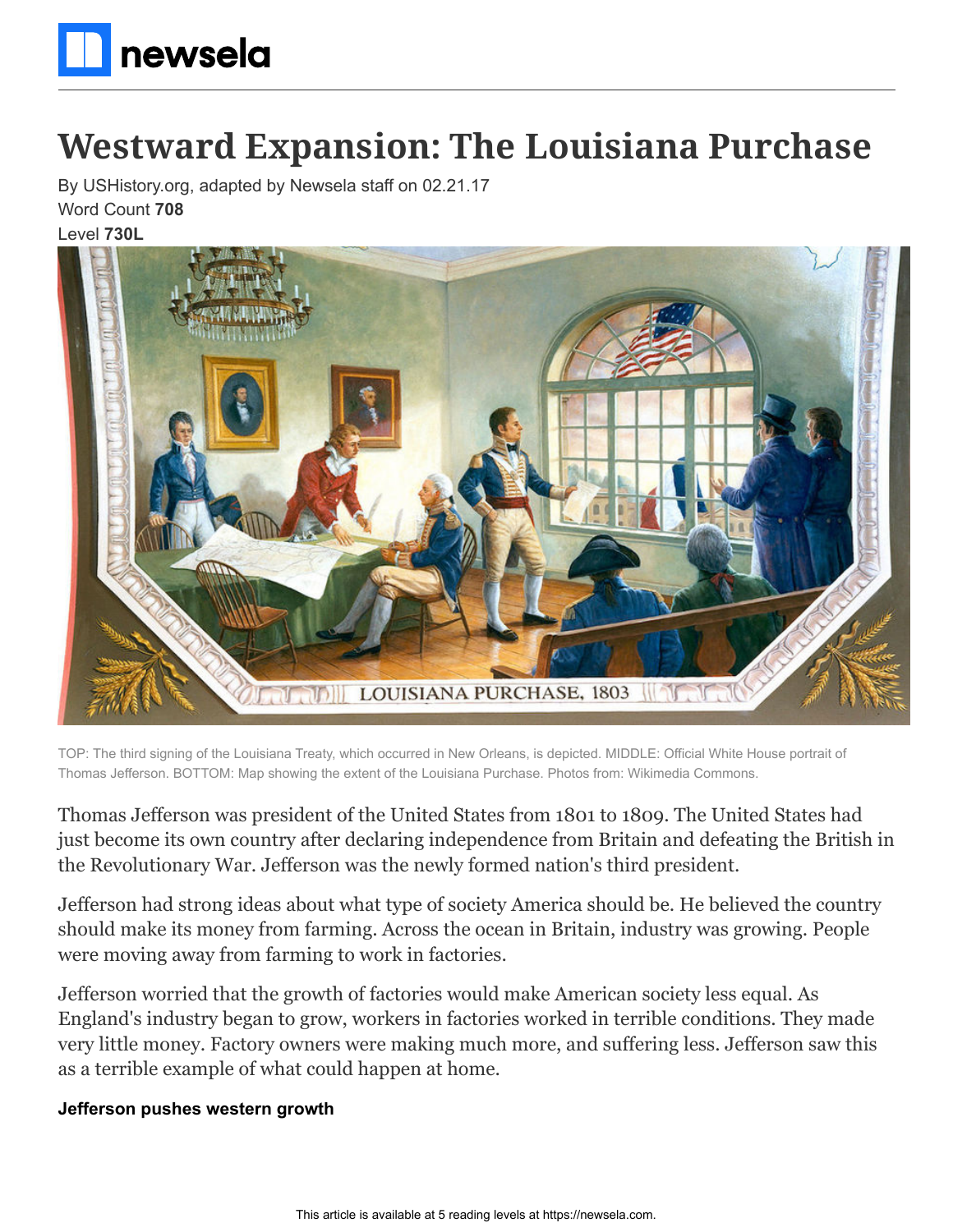Jefferson believed the best idea was for America to grow to the west. This would free up more land for farmers. It would keep the new country grounded in farming, and would prevent inequality from growing.

France had regained control of Louisiana in the south. This put Jefferson's idea at risk. French leader Napoleon Bonaparte had risen to power in France, and now threatened to block America's use of New Orleans as trading port. New Orleans, a city in Louisiana, sits on the Mississippi River. American towns to the north of New Orleans depended upon the river. They used it to ship goods and make their living.

Blocking America from using New Orleans to trade would harm the U.S. So President Jefferson sent a U.S. official to France to bargain for continued trade along the Mississippi River. James Monroe was the top American negotiating in Paris. He wanted to buy New Orleans and West Florida. The U.S. was willing to pay between \$2 million and \$10 million.



# **French leader sold land to the U.S. for \$15 million**

Surprisingly, Napoleon offered the U.S. even more land. His army was at war with Britain, and needed money to continue. Napoleon also knew that he could not force Americans out of the land France owned in North America.

Napoleon offered to sell all of Louisiana to the U.S. for \$15 million. The amount of land was huge. It stretched from the Mississippi River to the Rocky Mountains. This more than doubled the size of the United States. Napoleon's asking price was low for such a large piece of land. It came out to about 4 cents for each acre of land.



For Jefferson, the decision was not easy. He believed that governments should stay small. He did not think

they should spend a lot of money. As president, he made the government smaller by ending taxes on people's property and the goods they bought. His wish to limit the government came from his strict reading of the Constitution. Spending an enormous amount of money to buy land was against Jefferson's principles.

# **Everyone didn't like the land deal**

Still, the deal was struck in April 1803. Jefferson knew America needed to grow west to become a stronger country. He felt it was worth it.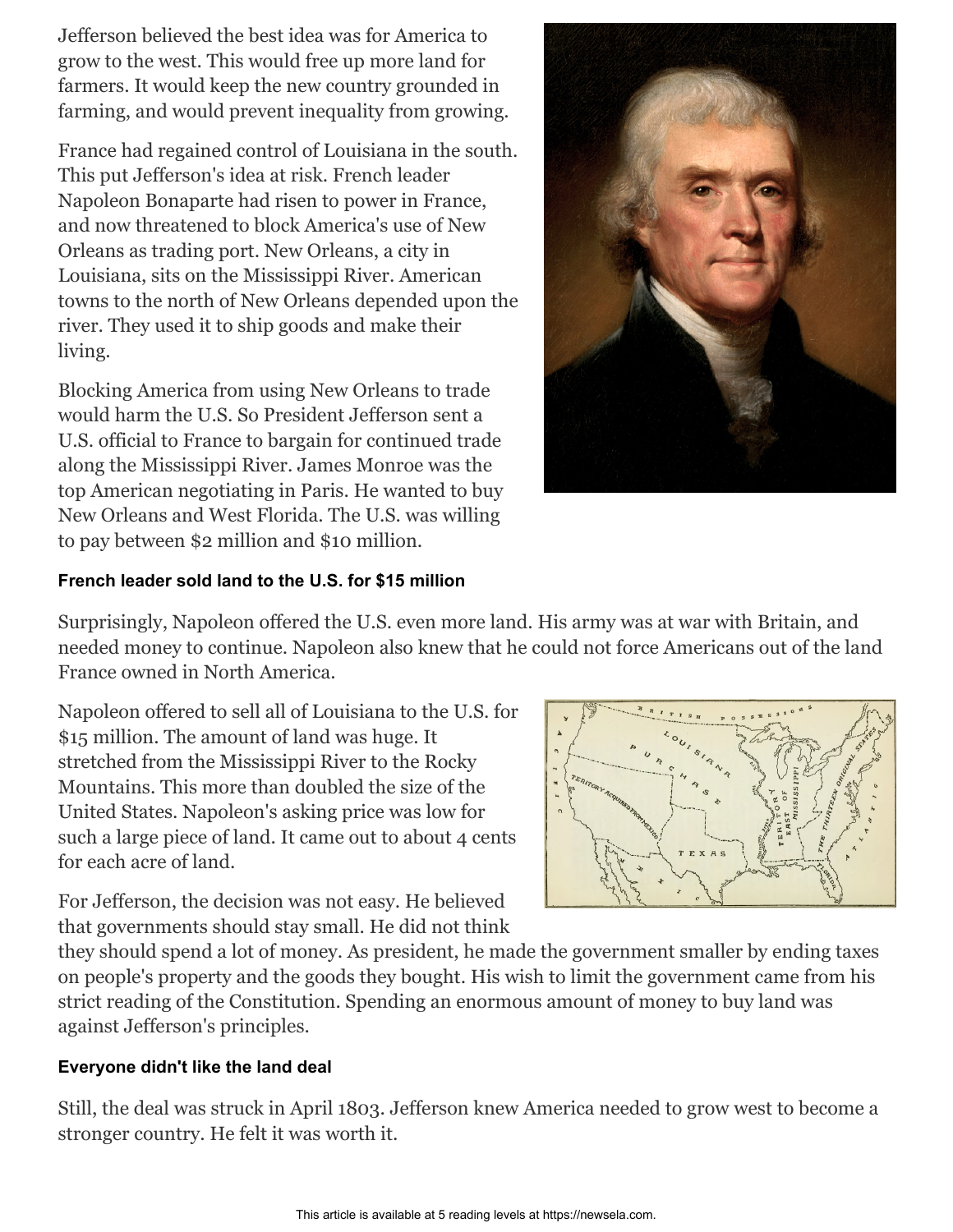Not everyone liked the deal. Some people complained that Jefferson was not following the U.S. Constitution, which he helped write. They argued that the Constitution didn't allow the government to buy new land. In the end, Jefferson decided that the Constitution did allow the president to buy the land. That's because it allows treaties, or agreements, with other countries. Most of the country's lawmakers agreed. They voted in favor of the deal with France.

## **Major achievement for Jefferson**

The deal also went against Jefferson's wish to quickly lower the amount of money the country owed. Fifteen million dollars was a small price for so much land. Still, it was a lot of money for the country back then.

The Louisiana Purchase is a good example of Jefferson's willingness to make sensible decisions. It went against some of what he had long believed, but it guaranteed America would expand westward. This was Jefferson's biggest hope for the country.

The new land would in time add 13 new states to the country. Louisiana would be the first. It became a state in 1812.